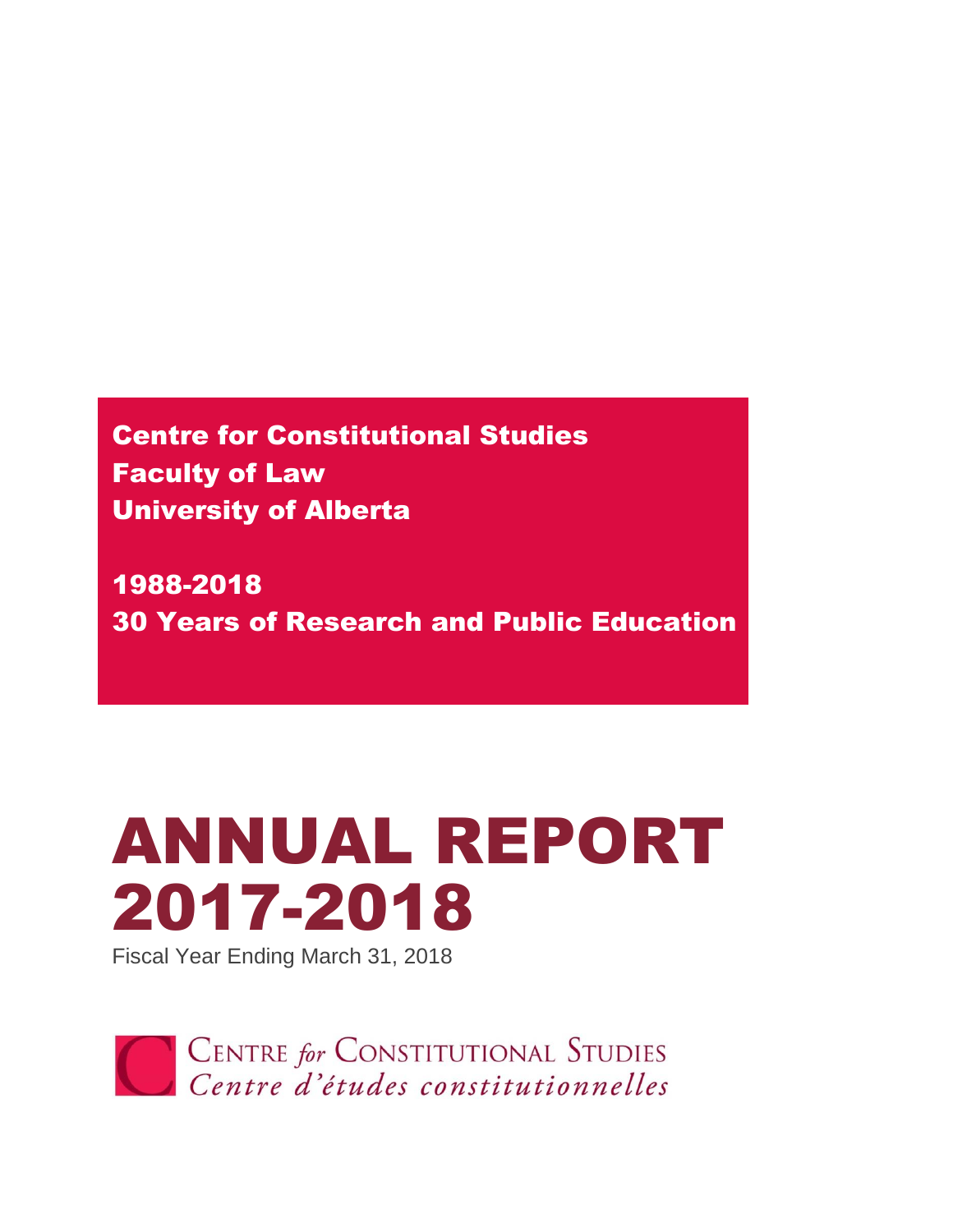# **TABLE OF CONTENTS**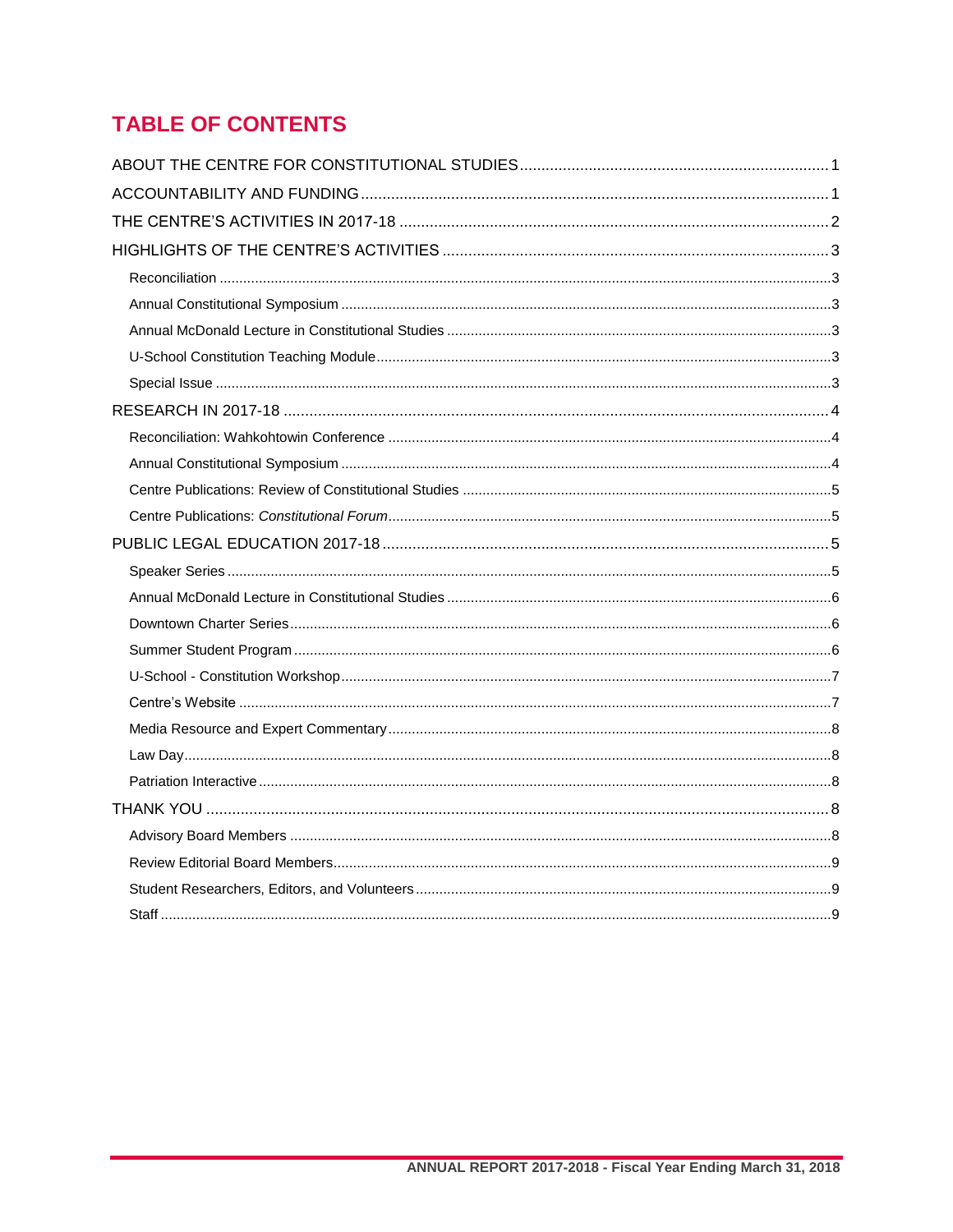# <span id="page-2-0"></span>**ABOUT THE CENTRE FOR CONSTITUTIONAL STUDIES**

The Centre for Constitutional Studies is unique as the hub for constitutional research and public education in Canada. It connects leading Canadian and international scholars, contributes to constitutional debate, creates accessible educational resources, and connects constitutional experts with the public.

In addition to hosting national conferences and symposia, the Centre reaches out to the public with a variety of speakers at the University and in the community. It engages in public education and provides well-researched and accessible information on the Constitution through articles on its website and through a variety of projects and events. The Centre publishes a scholarly journal, *Review of Constitutional Studies*, and an online journal, *Constitutional Forum*, designed to encourage constitutional dialogue and debate across the country and elsewhere. The Centre works to bring the Constitution to light for Canadians so that they understand its fundamental importance to the democratic workings of our country.

**Objectives** 

- To undertake, facilitate, and encourage multidisciplinary, interdisciplinary, and cross-sector research about constitutional issues;
- To facilitate the production of high-quality publications for scholars, the legal community, and the public;
- To promote an understanding and appreciation of constitutional issues among the public, private and *not*-for-profit sectors; and
- To serve as a resource for information and expertise about constitutional issues.

# <span id="page-2-1"></span>**ACCOUNTABILITY AND FUNDING**

The Centre for Constitutional Studies is an academic centre established at the University of Alberta and is accountable to the University through the Dean of the Faculty of Law. The Centre is generously funded by the Alberta Law Foundation (ALF) through an annual operating grant (\$338,114. 00 in 2017-18) and by the University of Alberta (in kind). In 2017-18, additional sources of revenue for the Centre included subscription revenue from subscribers to the *Review of Constitutional Studies,* royalty revenues from published articles, and specific project funding from various sources within the University of Alberta, and the Social Science and Humanities Research Council of Canada (SSHRC) for a conference.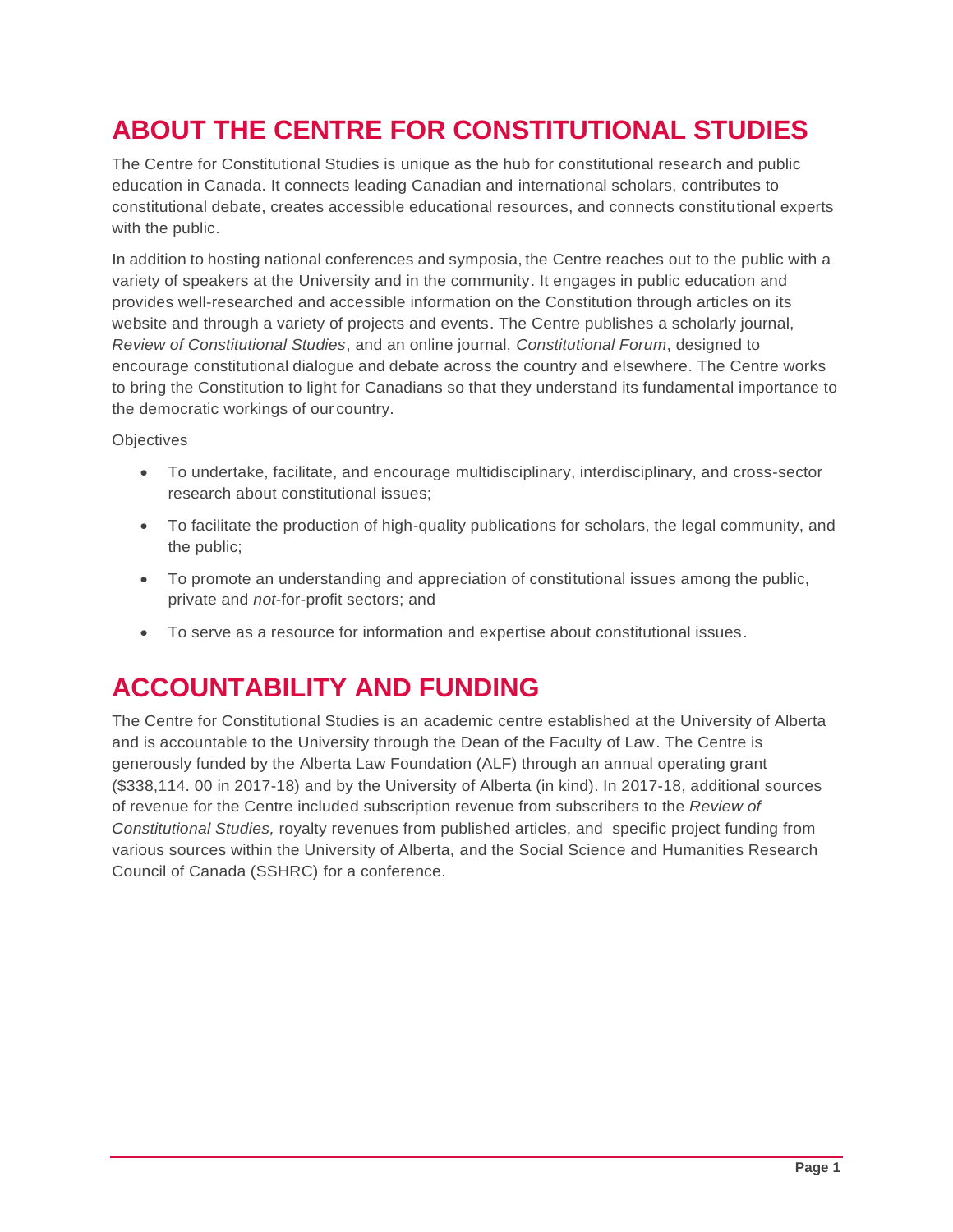# <span id="page-3-0"></span>**THE CENTRE'S ACTIVITIES IN 2017-18**



**87,214 Page views, 42,864 Users**

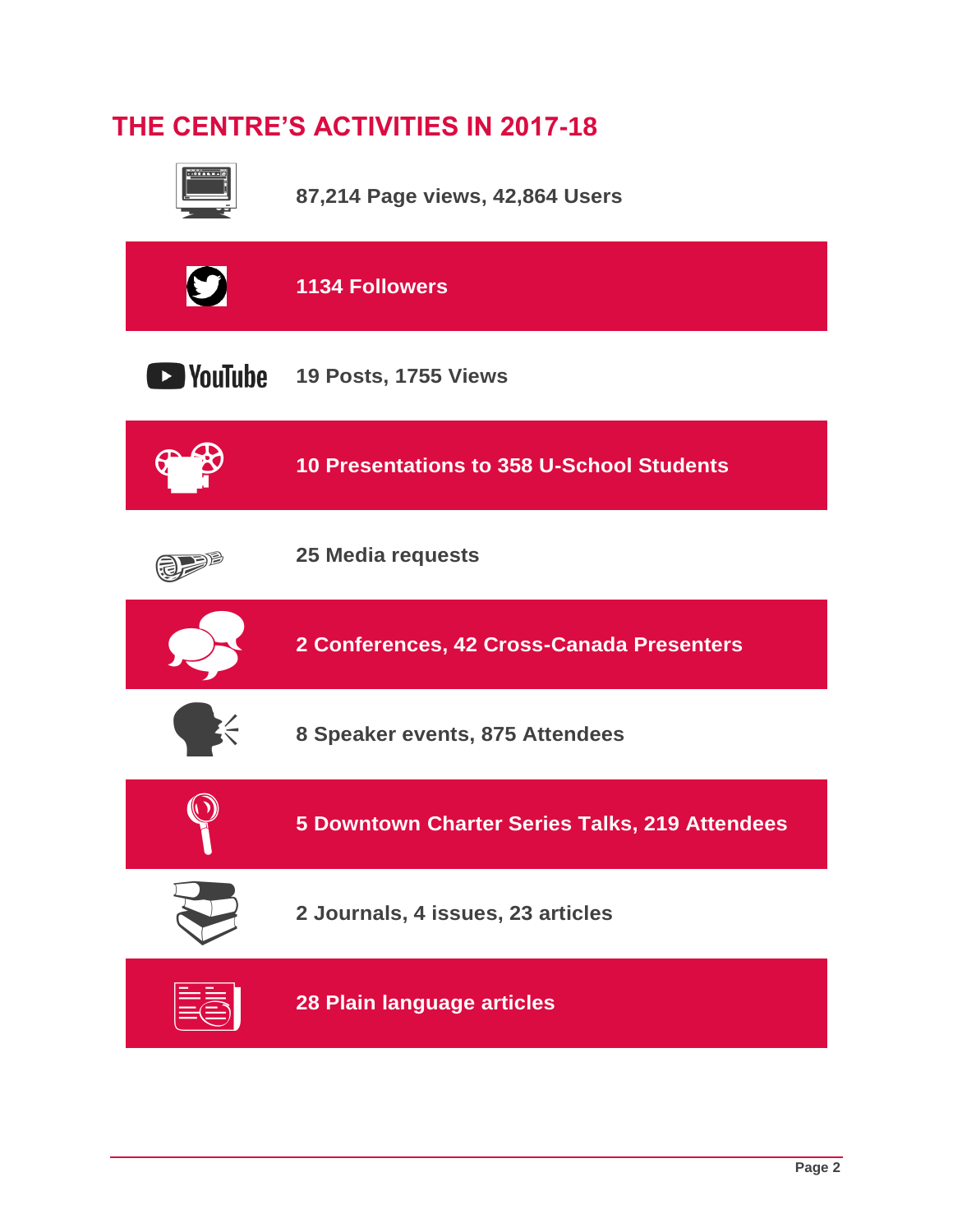# <span id="page-4-0"></span>**HIGHLIGHTS OF THE CENTRE'S ACTIVITIES**

2017-2018 was a very busy and successful year for the Centre, both for its research and public legal education programming. Notably, 2017 marked the  $150<sup>th</sup>$  anniversary of Confederation.

# <span id="page-4-1"></span>**Reconciliation:***Wahkohtowin* **Conference**

The Reconciliation: *Wahkhohtowin* Conference, hosted with the Faculties of Law and Native Studies, sought to explore the ways in which Indigenous laws can serve as models for charting a constitutional path forward. Indigenous and non-Indigenous academics, elders, legal practitioners, students, Indigenous artists, and members of the public participated in this highly successful event.

# **Annual Constitutional Symposium**



The Symposium was held on October 27, 2017 in collaboration with the Legal Education Society of Alberta (LESA). Constitutional cases and developments of the past year were presented by twelve scholars and practitioners to an enthusiastic and engaged audience of 80 practitioners, students and academics.

<span id="page-4-3"></span>*Photo: Former Supreme Court of Canada Justice Ian Binnie giving the Keynote Address at the Centre's Annual Constitutional Symposium, October, 2017.*

# **Annual McDonald Lecture in Constitutional Studies**

The 29th McDonald Lecture in Constitutional Studies was delightfully presented by celebrated Canadian poet, play write, and University of Toronto professor, George Elliott Clarke, who in 2016 was appointed Canada's seventh Parliamentary Poet Laureate. His often humorous presentation focused on revisions to the *Constitution Act 1982.*

<span id="page-4-2"></span>

*Photo: George Elliott Clarke, Canada's 7th Parliamentary Poet Laureate and 29th McDonald Lecturer in Constitutional Studies, November, 2017.*

# <span id="page-4-4"></span>**U-School Constitution Workshop**

2017-18 marked the third and most successful year of the Centre's involvement in the U-School program through the teaching of a Constitution workshop. Eight law student volunteers taught 354 grade 6 students about the Constitution and the division of powers. The workshop includes a trip to the moot court room where the grade 6 students present arguments about whether health care should be a provincial or a federal power. The workshop is proving to be extremely popular with students.

## <span id="page-4-5"></span>**Special Issue:** *Review of Constitutional Studies*

*Review of Constitutional Studies*: "The Crown in the 21st Century". Articles in this special issue of the *Review*, funded by the Weston Foundation, were originally presented at a conference in Victoria, BC in January 2017 organized by the Institute for the Study of the Crown in Canada.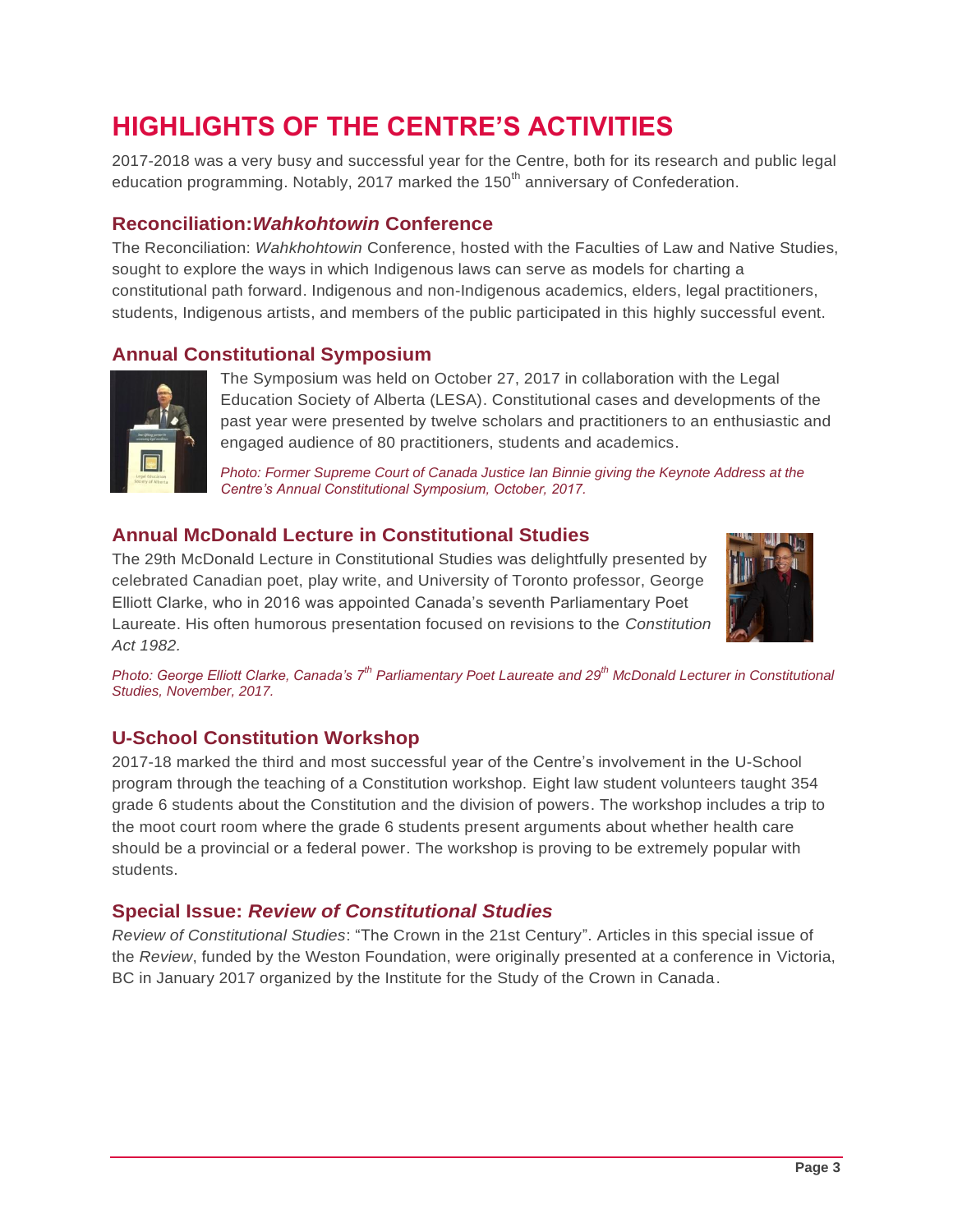# <span id="page-5-0"></span>**RESEARCH IN 2017-18**

### <span id="page-5-1"></span>**Reconciliation:** *Wahkohtowin* **Conference**



The culminating conference of a three-part series, designed to mark Canada's 150th anniversary of Confederation, was held September 22-23, 2017 at the Edmonton Marriott at River Cree Hotel on the Enoch Reserve. The first two conferences were organized by the University of Ottawa and Université de Montréal and they examined foundational constitutional moments in our history – confederation and patriation. The Reconciliation: *Wahkhohtowin* Conference, organized with the

Faculties of Law

and Native Studies, sought to explore the ways in which Indigenous laws can serve as models for charting a constitutional path forward. Twenty-five Indigenous and non-Indigenous scholars presented at the Conference on subjects such as unsettling reconciliation, recognizing Indigenous legal orders, *Wahkohtowin* in action, Indigenous governance, and rethinking the Constitution and legal orders. Elders told stories, and Indigenous performances reflected Indigenous legal traditions. One



hundred and eighty people attended including elders, students, lawyers and Indigenous and non-Indigenous members of the public. The Centre published summaries of the Conference in October, 2017 and some papers will be published in forthcoming issues of the Centre's two journals, the *Review* and the *Forum.* A second *Wahkohtowin* conference is now being planned.

*Photo: Performance by Indigenous artist at the* Reconciliation: *Wahkhohtowin Conference, September 2017; Second photo: Student Volunteers and staff of the Centre for Constitutional Studies at the* Reconciliation:*Wahkhotowin Conference, 2017.*

# <span id="page-5-2"></span>**Annual Constitutional Symposium**

The Symposium was held on October 27, 2017 at the Sutton Place Hotel in collaboration with the Legal Education Society of Alberta (LESA). This day-long event included scholars from U of Alberta



and U of Calgary as well as private practitioners from BC, and Alberta presenting constitutional cases and developments of the past year. Retired Supreme Court of Canada Justice Ian Binnie gave the keynote lecture, "Constitutional Interpretation 150: Looking back and Looking Forward". The Symposium addressed a range of topics, including issues of federalism, Indigenous peoples and the division of powers , prospects of incorporating a right to healthy environment in Canada's *Charter of Rights and Freedoms*, Alberta's response to

the *R v Jordan* decision, regulating expression, and the tricky issue of accessing locked digital devices.

<span id="page-5-3"></span>*Photo: Prof. Eric Adams, Prof. Anna Lund, Prof.Martin Z.Oszynski , and Prof. Malcolm Lavoie at the Centre's Annual Constitutional Symposium, October, 2017.*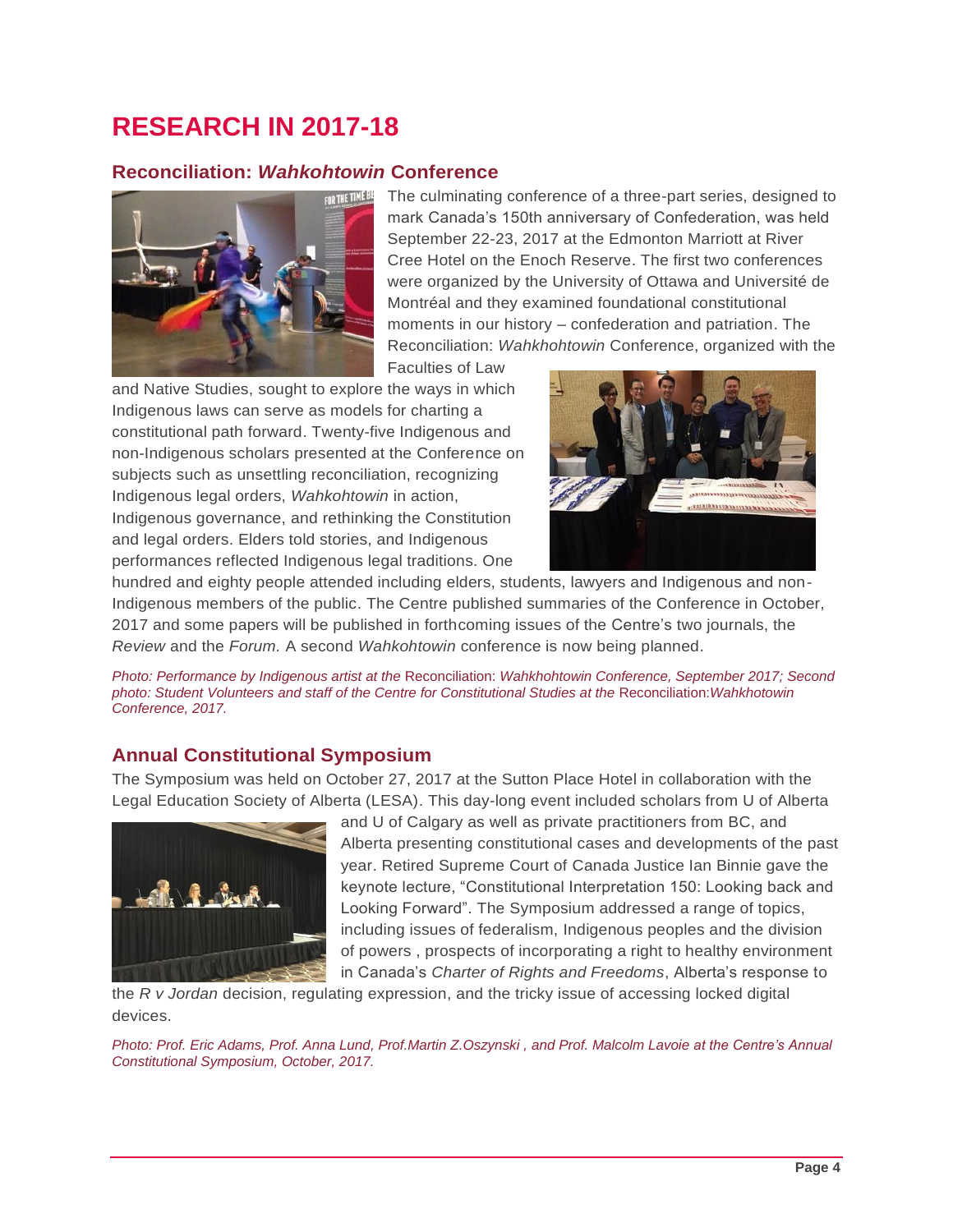## **Centre Publications:** *Review of Constitutional Studies*



<span id="page-6-0"></span>The Centre published two issues of the *Review* - 22.1 and 22.2 - one of which was a special issue (22.1) titled "The Crown in the 21st Century". This special issue contained articles from a conference of the same name organized by the Institute for the Study of the Crown in Canada. It was a bonus issue for subscribers and financially supported by the Weston Foundation. Issue 22.2 was published in September 2017 and included the two winning articles from the Baxter Essay Competition on Federalism for 2017. Additionally, work on issue 22.3 which includes papers from the Reconciliation:

*Wahkohtowin* conference began last year.

#### **Centre Publications:** *Constitutional Forum*

The Centre published two issues of the *Forum*, issue 26.2 and 26.3, in 2017- 2018. Issue 26.2 is a significant Special Issue titled "Patriation Papers: A View from Saskatchewan" by Howard Leeson and includes never-before-published notes from meetings held prior to the last patriation negotiations meeting in November 1981. As a result, it has attracted significant attention across the country. Issue 26.3 includes four articles on the *R v Jordan* decision and was published in June 2017. Work on Issue 26.4 which includes shorter articles from

<span id="page-6-1"></span>

the Reconciliation:*Wahkohtowin* conference began and this issue was published in July 2018.

# **PUBLIC LEGAL EDUCATION 2017-18**

The Centre's public education program included a wide range of speakers and events: a rich Speaker Series with speakers from across Canada, the Downtown Charter Series presentations offered by Law faculty members; Constitution workshops for grades 5/6 students delivered by law student volunteers; 28 plain language articles (feature articles on constitutional issues, commentary on key Supreme Court of Canada judgments, and keyword explanations) written by law students; and work on an interactive web-based project on the patriation of the Constitution.

#### <span id="page-6-2"></span>**Speaker Series**

<span id="page-6-3"></span>The Centre organizes events where scholars, practitioners and other experts speak about constitutional issues in which they have expertise. Our audiences range from students, to policy experts, the media, legal practitioners and members of the public who can benefit from the information provided. In 2017-18 the Centre hosted seven speakers including Quebec's Minister for Canadian Relations and Canadian Francophonie, Jean-Marc Fournier, legal historian and scholar James Muir, James Turk the Director for the Centre for Free Expression & Distinguished Visiting Professor at Ryerson University, and Peter Hogg, renowned Professor Emeritus and scholar of Constitutional Law. The constitutional issues addressed through this series included conversations on Canadian federalism, the historical evolution of Confederation, free speech on campus, First Nations freedom of religion, remedies for unconstitutional actions, and a debate on the constitutionality of separate school systems. Video recordings for most of these speaker events are available on the Centre's YouTube channel which can be accessed [here.](https://www.youtube.com/channel/UCh4MQysaJQ9x1Hui_qEqiGQ/feed)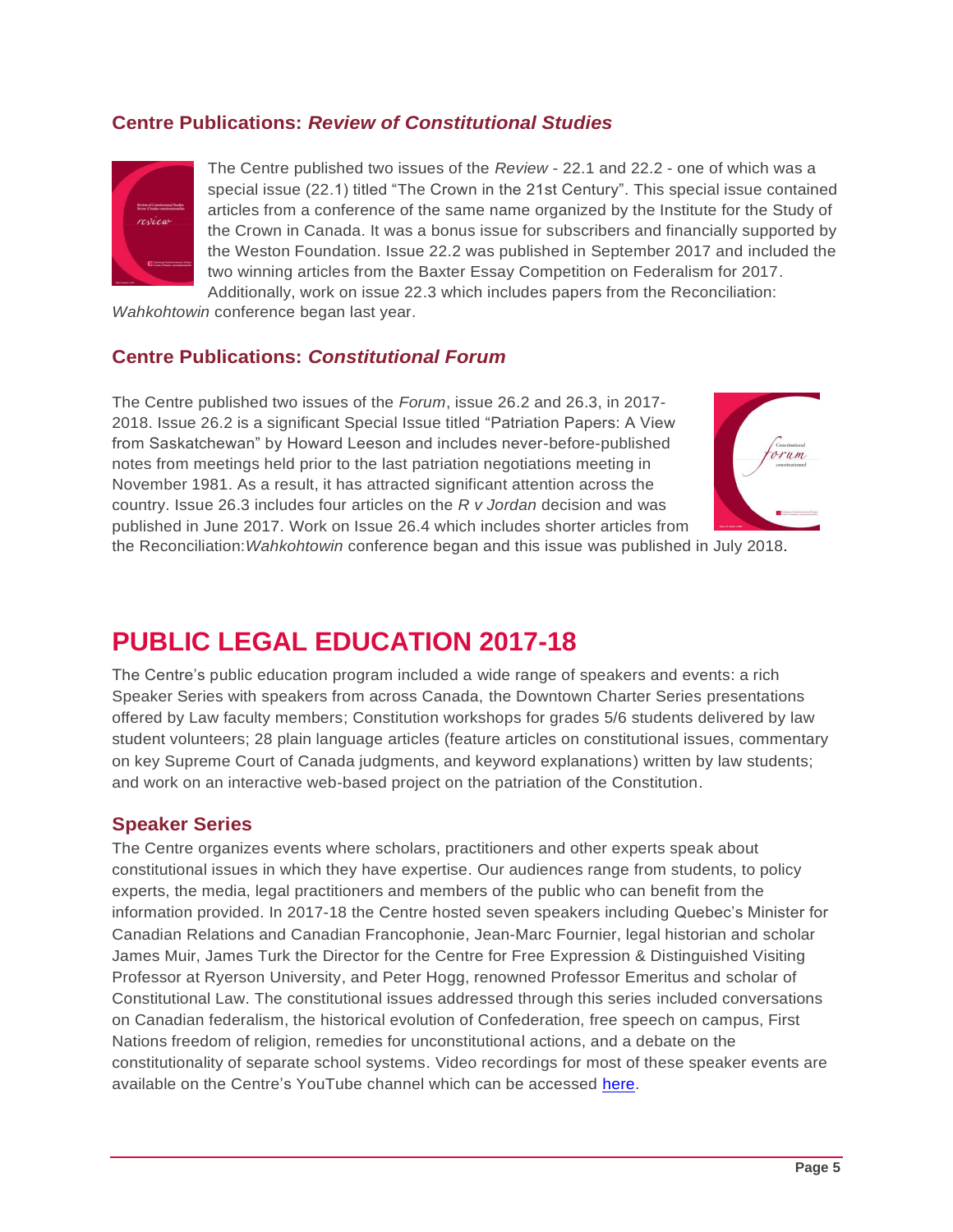## **Annual McDonald Lecture in Constitutional Studies**

Each year the Centre organizes and hosts the McDonald Lecture in Constitutional Studies which is supported through an endowment provided by the McDonald family to the Faculty of Law in honour of the late Justice David McDonald of the Court of Appeal of Alberta. This year, the McDonald Lecturer was celebrated Canadian poet, play write, and University of Toronto professor, George Elliott Clarke, who in 2016 was appointed Canada's seventh Parliamentary Poet Laureate. He shared his views on how Canada's Constitution could be amended to better reflect the country's modern multicultural character in a talk entitled *Toward the Next Round of Constitutional Talks: Revising the Constitution Act, 1982. This 29<sup>th</sup> annual McDonald Lecture in Constitutional Studies* was presented at the Law Centre on Thursday, November 23, 2017 and was well attended by members of the public, the bar the judiciary and the University community.

## <span id="page-7-0"></span>**Downtown Charter Series**

The Centre organized five sessions on specific sections of the *Charter of Rights and Freedoms,* 

taught by University of Alberta law professors at Enterprise Square in downtown Edmonton. The Downtown Charter Series talks are an excellent opportunity for the University to fulfill its strategic priority 'For the Public Good'. This is an incredibly popular series and there is constant demand from the public for more sessions of this nature. Topics covered during the past year included a basic introduction to the *Charter of Rights and Freedoms, Charter* interpretation, remedies for *Charter* violations, differences between



*Charter* rights and Human rights, and assessing the constitutionality of evidence obtained for criminal matters. The audience generally includes members of the general public, those engaged in education and non-profit sectors, government workers, lawyers, and retired individuals.

*Photo: Prof. Steven Penney Section 10 and Right to Counsel, January 2017.*

## <span id="page-7-1"></span>**Summer Student Program**



The Centre's summer student program is central to producing plain language articles available on the Centre's website. In 2017-18, the Centre hired three law students (Coleman Brinker (3L), Raymond Chen (2L), and Katherine Creelman (2L)) to write plain-language articles on the Constitution and constitutional issues. The students produced a total of 28 articles, which included 21 articles on constitutional issues and cases, and 7 constitutional keyword explanations. Here is a selection of articles they produced:

- [The Senate Reference: Supreme Court outlines Constitutional road to](https://ualawccsprod.srv.ualberta.ca/index.php/constitutional-issues/democratic-governance/1050-senate-reference-summary) reform
- [Your right to live in a healthy environment: phantom or reality?](https://ualawccsprod.srv.ualberta.ca/index.php/constitutional-issues/democratic-governance/1050-senate-reference-summary)
- [Carbon tax showdown: where will your money go?](https://ualawccsprod.srv.ualberta.ca/index.php/constitutional-issues/federalism/1042-carbon-tax-dop)
- [The Free Press: No freedom without source protection](https://ualawccsprod.srv.ualberta.ca/index.php/constitutional-issues/the-charter/fundamental-freedoms-section-2/1041-source-protection)
- [Judicial independence vs. accountability: Training judges on sexual assault](https://ualawccsprod.srv.ualberta.ca/index.php/constitutional-issues/democratic-governance/1038-judicial-independence-vs-accountability-training-judges-on-sexual-assault)
- Solitary Confinement vs. [the Charter of Rights and Freedoms](https://ualawccsprod.srv.ualberta.ca/index.php/constitutional-issues/the-charter/1037-solitary-confinement-vs-the-charter-of-rights-and-freedoms)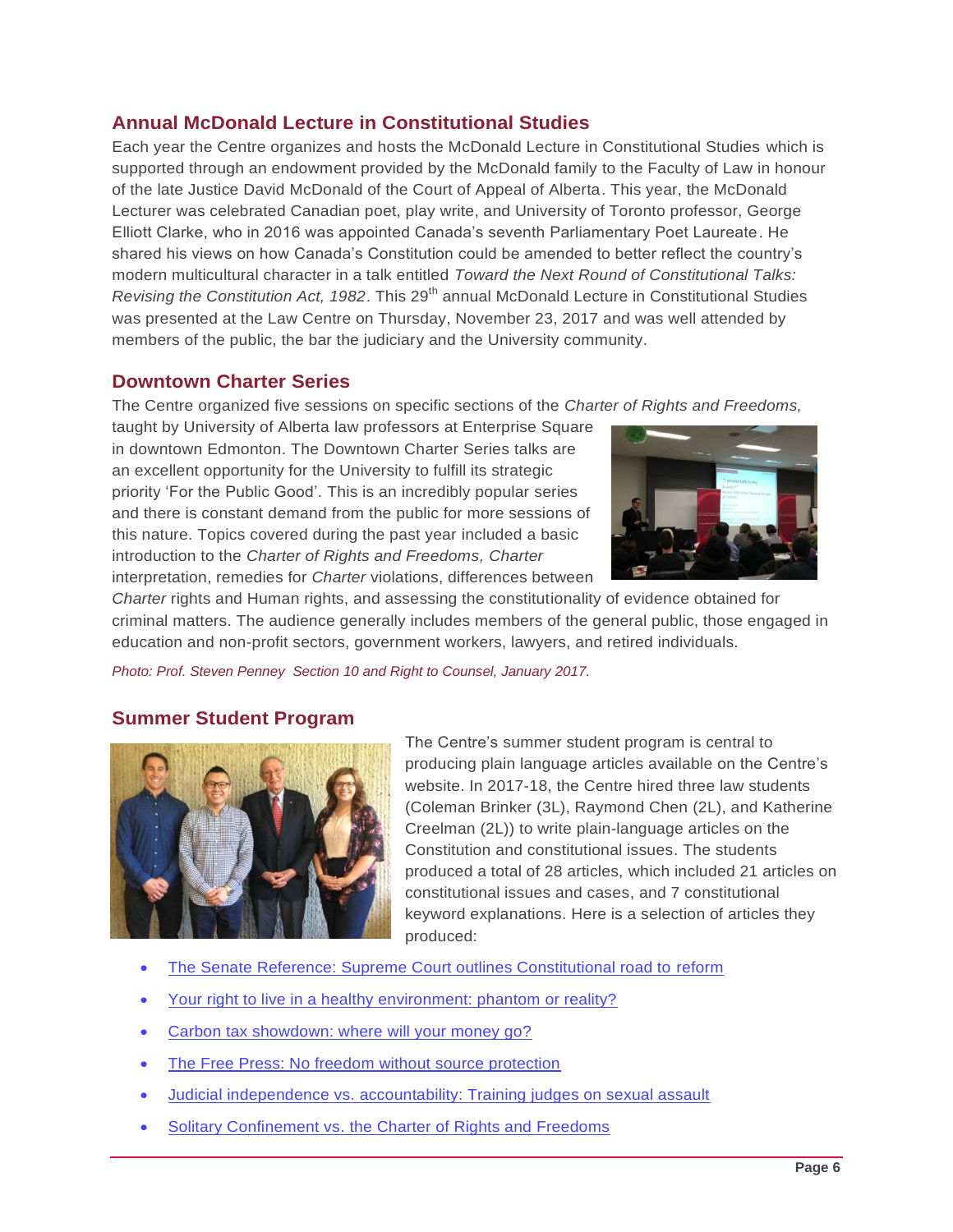#### [Safe Injection Sites: How the Supreme Court got it right with Insite](https://ualawccsprod.srv.ualberta.ca/index.php/constitutional-issues/the-charter/legal-rights-sections-7-14/1047-safe-injection-insite?highlight=WyJzYWZlIiwiJ3NhZmUiLCJpbmplY3Rpb24iLCJzaXRlIiwic2l0ZSdzIiwic2FmZSBpbmplY3Rpb24iLCJzYWZlIGluamVjdGlvbiBzaXRlIiwiaW5qZWN0aW9uIHNpdGUiXQ==)

Two of the students also collaborated with the Elizabeth Fry Society to contribute a section to their handbook called "Human Rights in Action" specifically on rights that incarcerated women should know about.

The summer students also had an opportunity to meet and interact with J. Peter Meekison, Distinguished University Professor Emeritus of Political Science at the University of Alberta. Professor Meekison served as the Deputy Minister of Federal and Intergovernmental Affairs during Premier Peter Lougheed's third and fourth terms and participated in numerous negotiations and conferences with other governments, especially during the patriation negotiations from 1980 to 1981. He helped develop the formula, tabled by Alberta, which ultimately became the Amending Formula in the Constitution Act, 1982. As the constitutional adviser to the Government of Alberta for more than twenty years, he was also actively involved in discussions leading to both the Meech Lake and the Charlottetown Accords.

*Photo: Summer Students from left, Coleman Brinker (3L), Raymond Chen (2L), Distinguished Professor Emeritus Peter Meekison, Catherine Creelman (2L)* 



## <span id="page-8-0"></span>**U-School - Constitution Workshop**

The Centre has developed a Constitution Workshop for grade 6 students about Confederation, the Constitution, and the division of powers between the federal and provincial governments in Canada. 2017-18 marked the third and most

successful year of the Centre's involvement in the U-School program which is organized by the University of Alberta Senate and is aimed at introducing and connecting students from socially vulnerable, Indigenous and rural communities to the

University of Alberta. Law students volunteer to teach these workshops which include a trip to the law school moot court room where students present arguments to a law student judge about whether health care should be a provincial or a federal power. This year, the ten sessions on the Canadian Constitution and the division of powers were taught by 8 law student volunteers to 354 grade 6 students.



*Photo: U School Workshop taught by law students to grade 6 students from Kameyosek School, December 2017; U-School student at the moot court.*

## <span id="page-8-1"></span>**Centre's Website**

<span id="page-8-2"></span>The Centre's [website](https://ualawccsprod.srv.ualberta.ca/index.php/constitutional-issues/the-charter/1037-solitary-confinement-vs-the-charter-of-rights-and-freedoms) contains several plain language articles about constitutional issues and cases, constitutional keywords and information on conferences and events hosted annually by the Centre. It includes links to YouTube videos of speaker events and podcasts of interviews with Constitutional scholars and experts. Links to articles published in the Centre's academic journals, the *Review of Constitutional Studies* and the *Constitutional Forum*, are also available on the website. During 2017- 18, the website received 71,882 unique (that is, new) page views and had 42,864 users. It was accessed by individuals in both Canada and internationally (for example, the United States, United Kingdom, India and Australia were the top four countries from which our readers originated).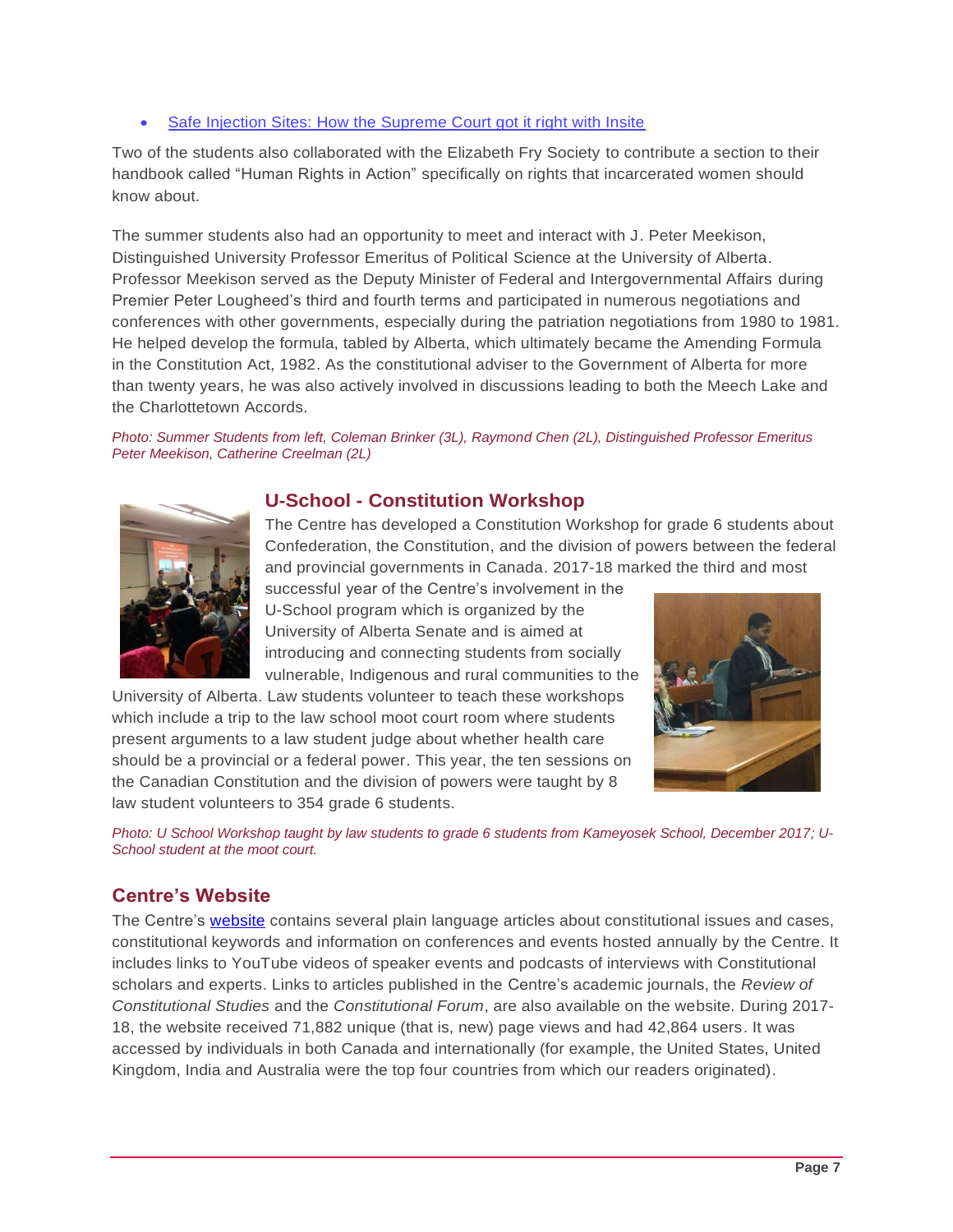#### **Media Resource and Expert Commentary**

The Centre is frequently consulted for information and expertise on constitutional issues by the



public, the media, and by other organizations. In 2017-18 the Centre received 25 calls from newspaper and television reporters across Canada requesting information on a range of issues, including but not limited to the appointment of Supreme Court Justices, Québec wanting to re-open constitutional negotiations, constitutional provisions on Catholic school education in Canada, and federalism issues stemming especially from the expansion of the Trans-Mountain Pipeline.

#### <span id="page-9-0"></span>**Law Day**

On April 22, 2017 the Centre participated in Law Day at the Edmonton Law Courts by presenting a Constitutional Appeal. This year's topic involved the constitutionality of police searching garbage at the back of someone's house for evidence of illegal drug manufacturing. Two volunteer lawyers argued the appeal before Court of Queen's Bench of Alberta Justice Ross. The event was attended by 40 people, many of whom were teenagers, and all were actively engaged by Justice Ross in assisting with her decision.

*Photo: Law Day, Court of Queen's Bench of Alberta,April 22, 2017*

#### <span id="page-9-1"></span>**Patriation Interactive – Supreme Law**

This is a multi-year collaborative project between the Centre and the National Film Board to produce a web-based, interactive resource that is accessible to 16-24 year olds on the patriation of Canada's Constitution. The project, which will be available on the web, was begun as a result of the Centre's Patriation Negotiations Conference, held in 2011. It presents the patriation process from several perspectives – Indigenous Peoples', the West's, Québec's, Women's and Pierre Elliott Trudeau's – and includes interviews with politicians and public servants who reflect on the contentious events during the patriation process, as well as film footage from the time of the negotiations. The Executive Director of the Centre, Patricia Paradis, along with members of the Centre's Board of Directors – Professor Lois Harder, Professor Steve Patten, Professor James Muir and Professor Linda Trimble – have worked extensively on the project. 'Supreme Law' is due to be released in early 2019.

# <span id="page-9-2"></span>**THANK YOU**

The Centre's accomplishments in 2017-18 are owed to the efforts and support of great many individuals. We would like to thank student researchers and volunteers, scholars and faculty members in Law, and the departments of Political Science, Native Studies and Sociology at the U of Alberta and across the country for presenting at various Centre hosted events, contributing to our journals, and as members of editorial boards and the Centre's Advisory Board. We would also like to thank members of the community who attend our events and who are integral to our work.

# <span id="page-9-3"></span>**Advisory Board Members**

Justice Kevin Feehan (Chair) Professor Barbara Billingsley (Vice-Chair)

Professor Catherine Bell Professor Dominique Clement